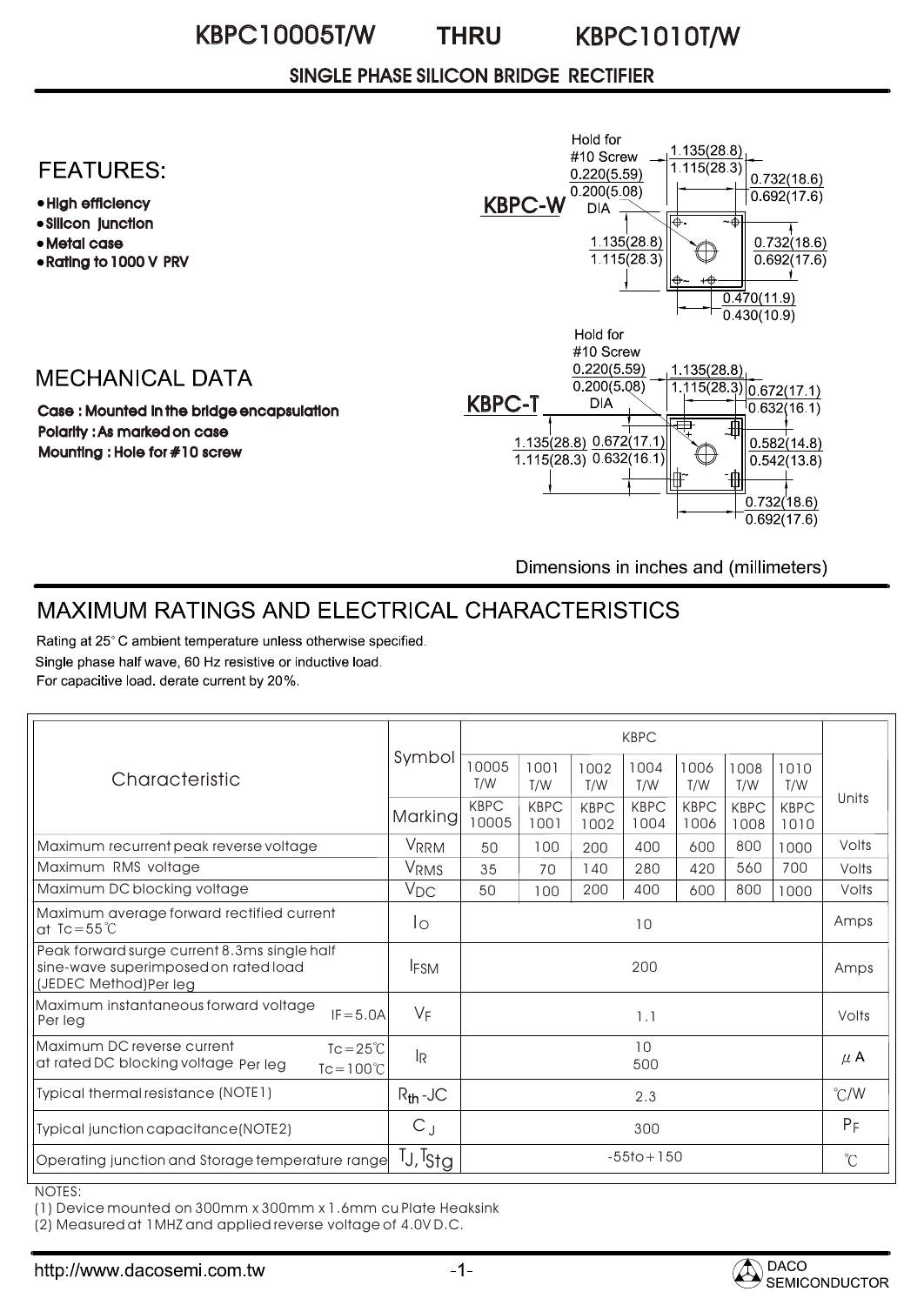#### RATINGS AND CHARACTERISTIC CURVES KBPC10005T/W THRU KBPC1010T/W



FIG.3 - MAXIMUM NON-REPETITIVE FORWARD SURGE CURRENT<br>250  $\mathbf{I}$  $\mathbf{I}$ 8.3ms Single Half Sine Wave JEDEC method PEAK FORWARD SURGE CORRENT, (A) 200  $T_1 = 25$  °C 150 100 50  $0<sub>1</sub>$ 10 50 100<br>NUMBER OF CYCLES AT 60Hz





FIG.5- TYPICAL REVERSE CHARACTERISTICS